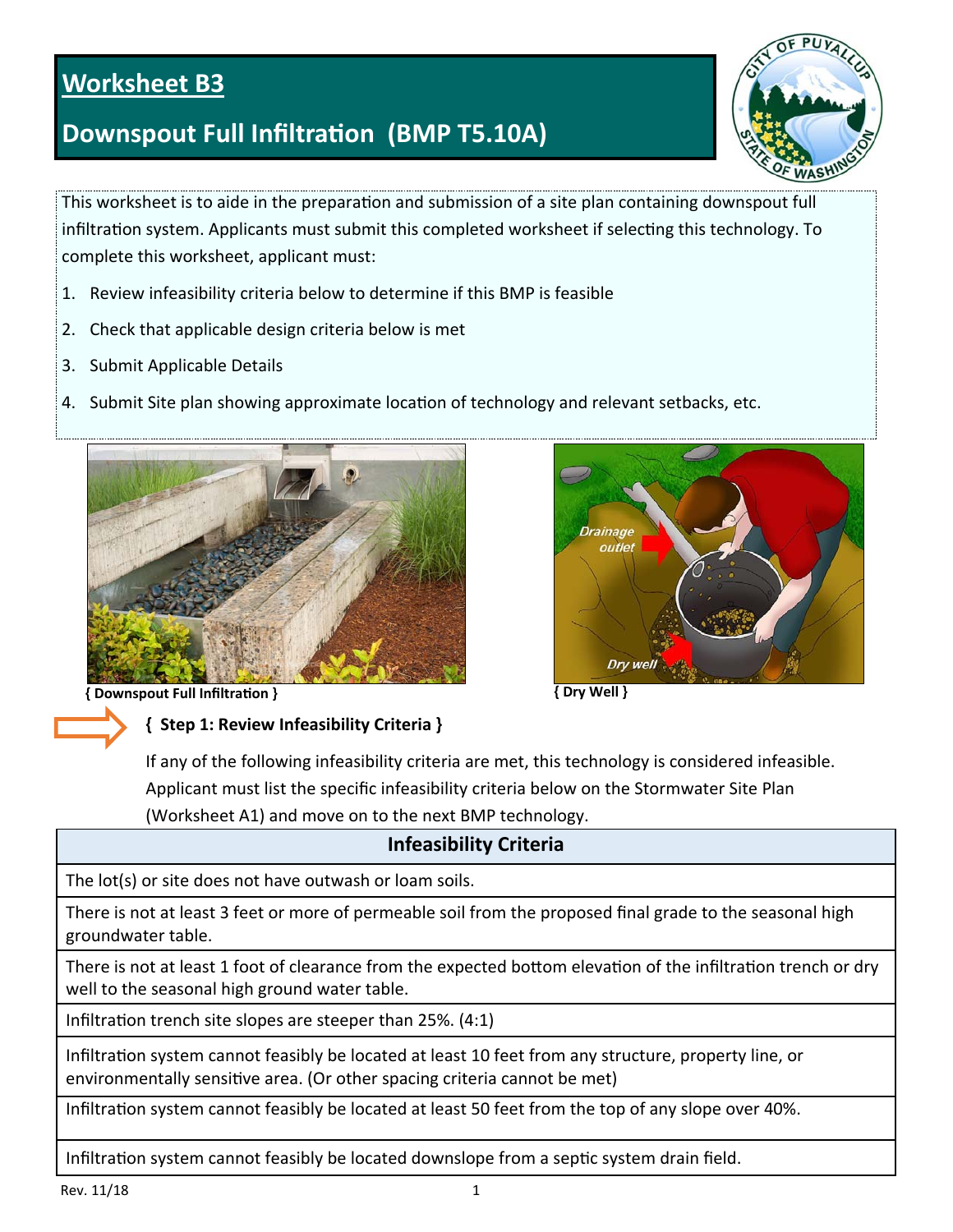### **{ Step 2: Review Applicable Design Criteria }**

| <b>Design Criteria for Infiltration Trenches</b> |                 |                                                                                                                                                                                                                                                                                                                                     |  |  |  |
|--------------------------------------------------|-----------------|-------------------------------------------------------------------------------------------------------------------------------------------------------------------------------------------------------------------------------------------------------------------------------------------------------------------------------------|--|--|--|
| <b>Applicant</b>                                 | <b>Reviewer</b> | <b>Criteria</b>                                                                                                                                                                                                                                                                                                                     |  |  |  |
|                                                  |                 | Project does not trigger any of the infeasibility requirements above                                                                                                                                                                                                                                                                |  |  |  |
|                                                  |                 | Maximum length of trench is less than 100 feet                                                                                                                                                                                                                                                                                      |  |  |  |
|                                                  |                 | Minimum spacing between trenches is 6 feet                                                                                                                                                                                                                                                                                          |  |  |  |
|                                                  |                 | Geotechnical analysis included in report if trench is located:<br>On a slope greater than 15% OR<br>Within 200 feet of the top of a slope greater than 40% OR<br>Within a landslide hazard area                                                                                                                                     |  |  |  |
|                                                  |                 | If trench is located under pavement:<br>Yard drain or catch basin proposed at the end of the trench pipe<br>Rim elevation of inlet is at least 1' below the surface of the pavement.<br>Overflow has no adverse impact on downhill properties or drainage systems                                                                   |  |  |  |
|                                                  |                 | If trench is placed in fill material:<br>Measured infiltration rate of fill material is at least 8 inches per hour<br>Trench length is 60 linear feet per 1,000 square feet of roof area<br>Note on the plan that a geotechnical engineer must be present on-site for the place-<br>ment and compaction of fill material for trench |  |  |  |
|                                                  |                 | The following sizing criteria is met based on the soil type (minimum length of trench in<br>linear feet per 1,000 square feet of roof area)<br>Coarse Sand and Cobbles<br>20 LF<br>Medium Sand<br>30 LF<br>75 LF<br>Fine Sand, Loamy Sand<br>Sandy Loam<br>125 LF<br>190 LF<br>Loam                                                 |  |  |  |

Complete the following checklist (list "N/A" where design criteria does not apply)



### **{ Step 3: Trench Length CalculaƟon }**

Fill in the following blanks to determine minimum trench length based on roof area

| $\vert$ 1. Roof Area = | $(Square$ Feet) $\div$ 1000 (Square Feet) = Multiplier = |
|------------------------|----------------------------------------------------------|
|                        |                                                          |

2. Multiplier =  $X$  Soil Type (Linear Feet) =  $\qquad$  = Minimum Trench Length

#### **Example**

1. Roof Area = 2500 (Square Feet)  $\div$  1000 (Square Feet) = Multiplier = 2.5

2. MulƟplier = **2.5 X Medium Sand** = **30 LF** = Minimum Trench Length = **75 LF**